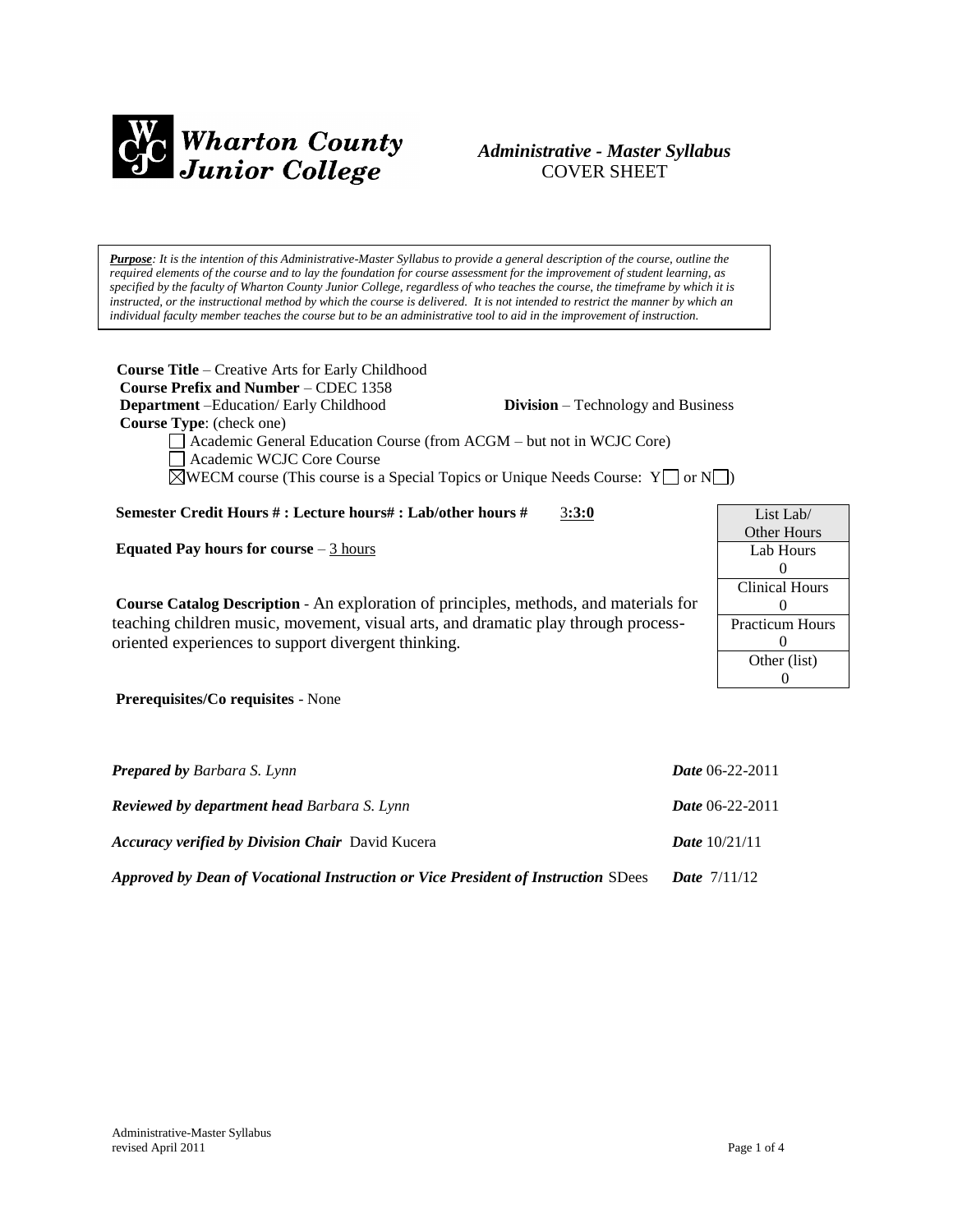

**I. Topical Outline** – Each offering of this course must include the following topics (be sure to include information regarding lab, practicum, clinical or other non-lecture instruction):

National Association for the Education of Young Children (NAEYC) Standards measured in this course:

- 1. To promote child development and learning
- 2. To design, implement, and evaluate learning experiences for children
- 3. To identify with and act as an early childhood professional

Topics of Study:

- Define the creative process in children ages birth age 12 years
- Describe the role of play in a child's growth and development
- Explain developmental sequences for creative arts (birth-elementary school)
- Analyze teacher roles in enhancing creativity
- Describe concepts taught through the creative arts and components of creative environments.
- Extend creative activities in other curriculum areas (Math, Language Arts, Literacy, Science, Social Studies, and Physical Education)
- Plan, implement, and assess child-centered activities for music
- Plan, implement, and assess child-centered activities for movement
- Plan, implement, and assess child centered activities for visual arts
- Plan, implement, and assess child-centered activities for dramatic play

#### **II. Course Learning Outcomes**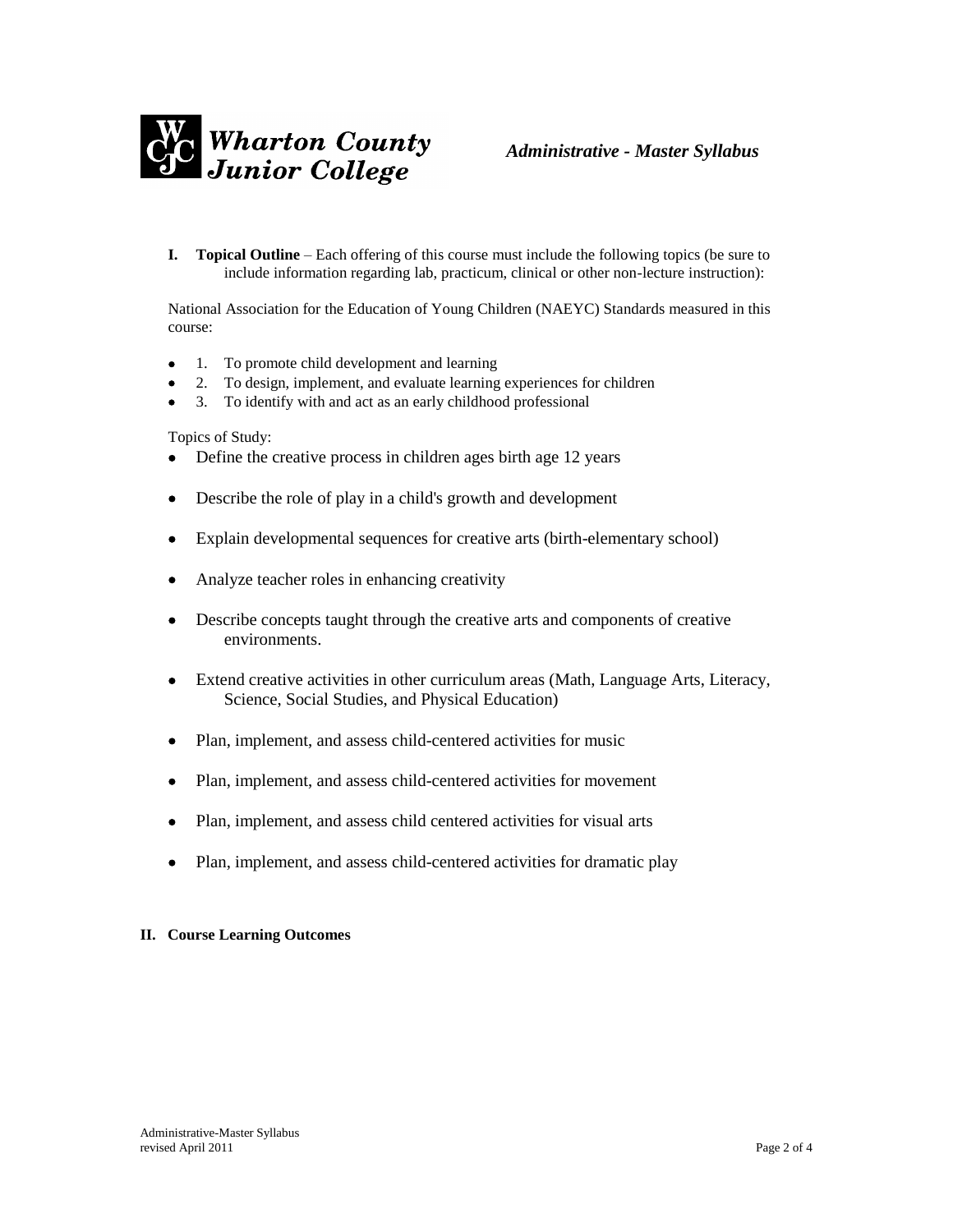| <b>Course Learning Outcome (Same as before)</b>                                                                                                                                                                                                                                                                                          | <b>Method of Assessment</b>                                                                                                                                                                                                                                                                                                                                                                                                                                      |
|------------------------------------------------------------------------------------------------------------------------------------------------------------------------------------------------------------------------------------------------------------------------------------------------------------------------------------------|------------------------------------------------------------------------------------------------------------------------------------------------------------------------------------------------------------------------------------------------------------------------------------------------------------------------------------------------------------------------------------------------------------------------------------------------------------------|
| 1. Students will plan, implement, and evaluate<br>child-centered lessons in music, movement, visual<br>arts, and dramatic play.                                                                                                                                                                                                          | 1.<br>A term project of 12 creative activity<br>lessons (4 Art, 4 Music/Movement, 4<br>Drama) for a particular age group.<br>Lessons will be submitted in increments<br>so that instructors can provide feedback to<br>students in the completion of the project.<br>The project will be graded with a<br>departmental rubric with a minimum<br>grade of 70 points indicating mastery.<br>Students will share a portion of their<br>project informally in class. |
| 2. Students will define creativity in children (birth-<br>grade 6) and the teacher's role in fostering<br>creativity in children.                                                                                                                                                                                                        | Review of a journal article dealing with<br>2.<br>the topic of creativity, art, music, drama,<br>or movement in programs for children<br>(grade of 70 indicates mastery).                                                                                                                                                                                                                                                                                        |
| 3. Students will recognize and describe the<br>typical sequence of development in the areas of<br>children's art, music, and movement.<br>4. Students will describe ways to extend creative<br>activities into the other curriculum areas: Math,<br>Science, Social Studies, Language Arts, Nutrition<br>and Health, Physical Education. | 2. 3. 4. Midterm and final exams (and<br>1.<br>other tests deemed necessary by the<br>instructor); in class assignments (grade of<br>70 indicates mastery). The midterm exam<br>must include at least one essay question<br>to assess higher levels of Bloom's<br>Taxonomy.                                                                                                                                                                                      |
| 5. Communicate thoughts, ideas, information, and<br>messages in writing in a weekly journal.                                                                                                                                                                                                                                             | 5. In-class journal entries factored into the<br>attendance/ participation grade                                                                                                                                                                                                                                                                                                                                                                                 |

### **II. Required Text(s), Optional Text(s) and/or Materials to be Supplied by Student. Most recent editions of:**

Mayesky, M. (2012). Creative Activities for Young Children,  $10<sup>th</sup>$  Edition, New York: Cengage Learning. ISBN-10: 1111298092 ISBN-13: 9781111298098

# AND

Bredecamp & Copple (2009). *Developmentally appropriate practices in programs serving children (3rd ed.)* Washington, DC: NAEYC. ISBN 13: 9781928896647

#### **IV. Suggested Course Maximum** - 30

### **V. List any specific spatial or physical requirements beyond a typical classroom required to teach the course**.

Classroom with tables is preferred to one with desks (for use in art projects).